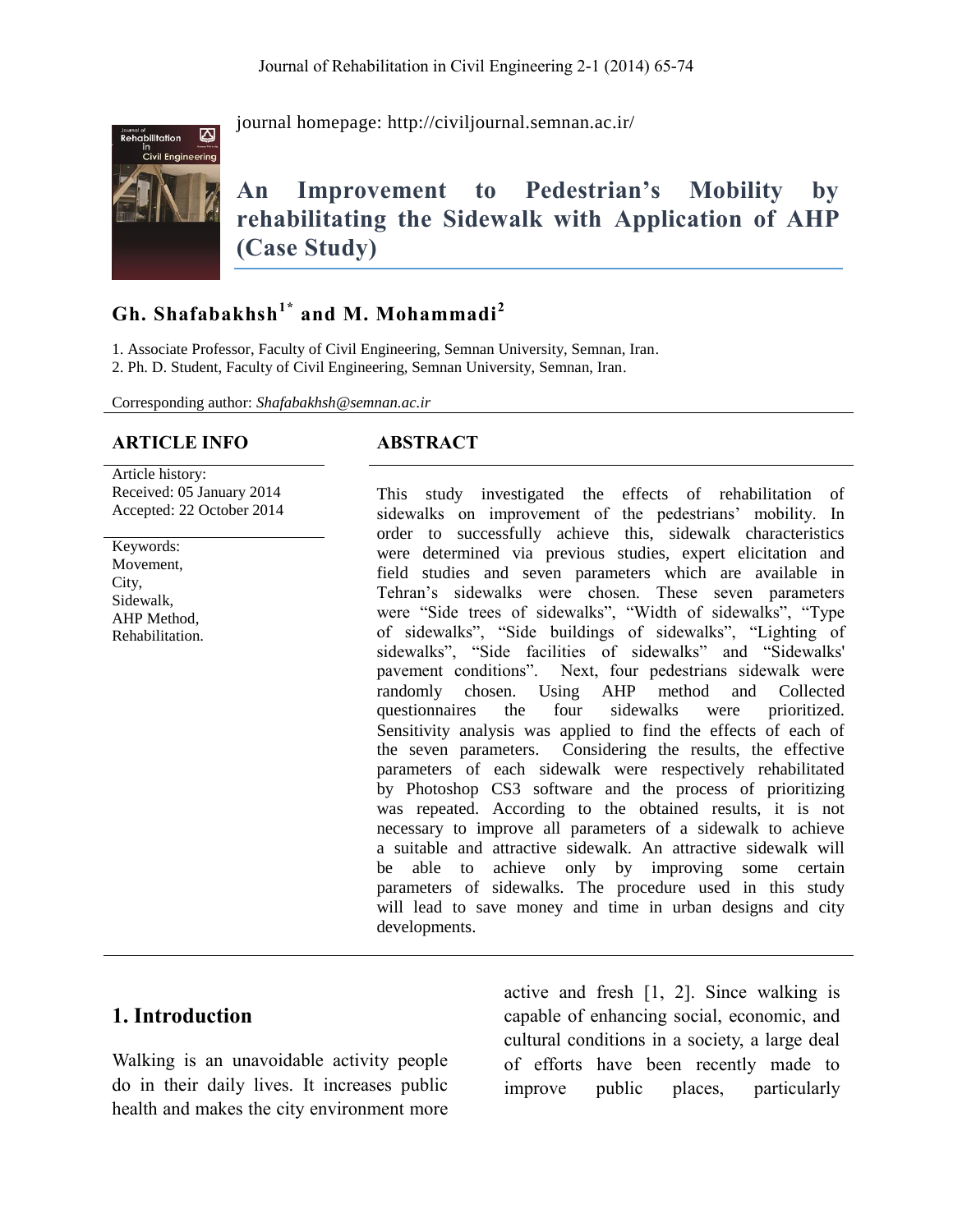sidewalks [3, 4]. A suitable sidewalks can make a city more dynamic and safe; however, little attempts previously made to evaluate the conditions of sidewalks. This study intends to investigate the effects of rehabilitation of sidewalks on enhancement of the pedestrians' mobility.

# **2. Literature Review**

The connection between the city's design and pedestrians' movement has been evaluated from numerous perspectives[5, 6]. Some studies assessed the role of improvement of the facilities in sidewalks on pedestrians' satisfaction [7-9]. Wells et al [10] indicated that enhanced sidewalks raised people's eagerness to move in. Many studies have been conducted to find the factors influencing pedestrians presence in sidewalks [11-13]. Some of the factors used in previous studies were summarized in Table 1.

| Researcher                                      | Year                                                                                 | <b>Investigated Factors</b>                                                                                                                                         | Comment                                                                                                                                                 |  |
|-------------------------------------------------|--------------------------------------------------------------------------------------|---------------------------------------------------------------------------------------------------------------------------------------------------------------------|---------------------------------------------------------------------------------------------------------------------------------------------------------|--|
| Schroeder and<br>Cannon [14]                    | 1987                                                                                 | Flower presence, beautiful green spaces,<br>and residential areas near sidewalks                                                                                    | Concentration was on aesthetics and<br>appearance components of sidewalks                                                                               |  |
| Sarkar $[15]$                                   | 2003                                                                                 | Aesthetics, environmental, and<br>psychological parameters                                                                                                          | Theoretical manuals for qualitatively<br>investigating pedestrians' comfort were<br>presented                                                           |  |
| Pamanikabud<br>and<br>Pichittanapanya<br>$[16]$ | 2003                                                                                 | Qualitative and quantitative indicators                                                                                                                             | Two different topics including physical<br>characteristics such as width and<br>environmental characteristics such as noise<br>pollution were discussed |  |
| Nursyamsu and<br>et al [17]                     | 2011                                                                                 | Qualitative parameters which can be felt<br>by pedestrians                                                                                                          | Qualitative indicators have to be<br>considered besides customary indicators<br>such as velocity, volume, and capacity                                  |  |
| Stradling and et<br>al [18]                     | Sidewalk's congestion, air quality, trees,<br>2007<br>flowers, beggars, and pavement |                                                                                                                                                                     | Critical parameters in sidewalks affects<br>pedestrian walking were investigated                                                                        |  |
| Moreno and<br>Fernandes [19]                    | 2011                                                                                 | Buildings, moving path designs, and<br>weather conditions, advertisement<br>spaces, schools, and existing facilities                                                | A 100% increases in population density<br>increases individuals' activity by 22.7%<br>toll 37.1%.                                                       |  |
| Kim and<br>Yamashita [20]                       | 2011                                                                                 | Cleanness, beautification, environmental<br>conditions, benches, sunshades,<br>pavement, continuity, lack of irritating<br>factors like smell, beggars, and vendors | Sidewalk's environment quality<br>have important roles in attracting or<br>rejecting pedestrians.                                                       |  |

**Table 1.** Factors influencing pedestrian movement in sidewalks

Statistical approaches and tests such as linear and nonlinear regression analysis were employed to analyze data in some studies [20]. Lacking flexibility in these approaches causes to make pre-estimated models so they are not able to produce comprehensive methods. These kinds of deficiencies lead to use multi-criteria decision making approaches in recent studies [21]. From the different approaches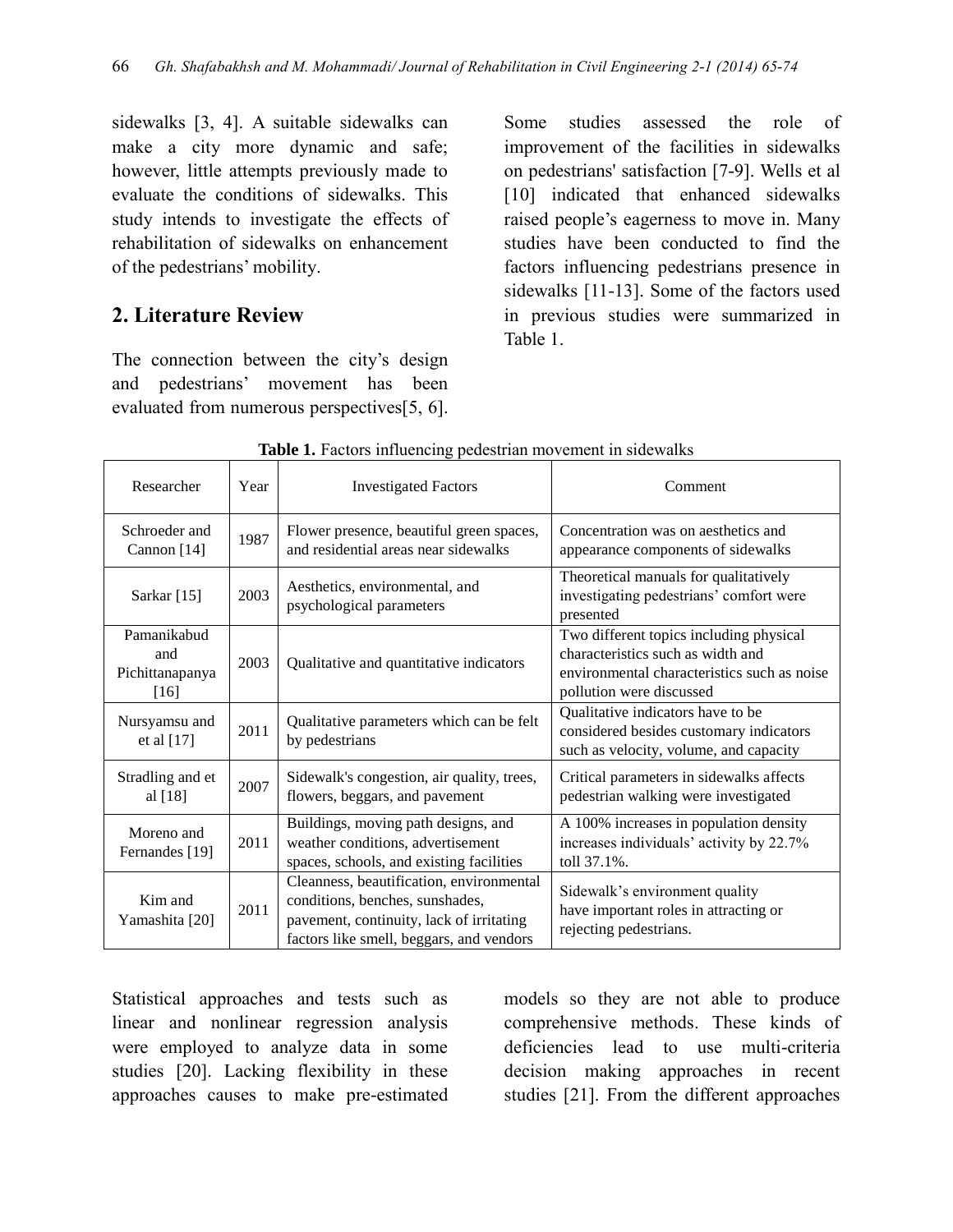in this area Analytical Hierarchy Process (AHP) is chosen. This approach facilitates the decision-making procedure through arranging feelings, perception, predictions, and judgments. AHP was selected as it permits inclusion of respondent thought, opinions and behaviors within an analytical environment; furthermore, it allows for the quantification of interactions between myriad criteria in varying, structured and unstructured situations.

# **3. Methodology**

The entire process of this study was illustrated in Figure 1. All potential affecting pedestrians' satisfaction pertaining to sidewalk usage were considered via previous research [16-23], field studies and author observations during the field study phase. Subsequently, significant local factors, considered particularly significant with respect to Tehran, were selected for indepth examination. Selection was based upon the following:

1. Expert opinion: Transportation Engineering professors, Urban Design professors and Psychology professors from universities in Tehran were consulted.

2. Previous domestic studies: Previous studies have examined various sidewalk characteristics in Iran [11-13].

3. Author experience: Authors of the current study were familiar with Tehran's sidewalks conditions, having previously conducted

studies on urban design, sidewalks and pedestrians in Iran[ 2, 24 ].

A 35-milimeter digital camera including a 50-milimeter lens was used to capture photos. Moreover, some photography methods which considered pictures' color and light distortion, lightning conditions, and apparent characteristics has been applied to select captured photos [25].

Considering the selected parameters and photos, a set of presentation slides and questionnaire forms were established and matched. Using the set and asking participants, the importance of each parameter was achieved. Next, four photos of four different sidewalks were randomly chosen. With regard to the achieved importance for each of the seven parameters, and using multi-criteria decision making approaches, AHP method, these four sidewalks were ranked. Then, sensitivity analysis was done on each sidewalk, determining the effect of parameters on sidewalks ranking.

Finally, considering the results of sensitivity analysis, the most important parameter of each sidewalk was rehabilitated by Photoshop CS3 software. Then the process of ranking mentioned above was repeated. In the next step, second important parameters, achieved from sensitivity analysis, was rehabilitated and ranking was done. This procedure was repeated for all of the rest parameters.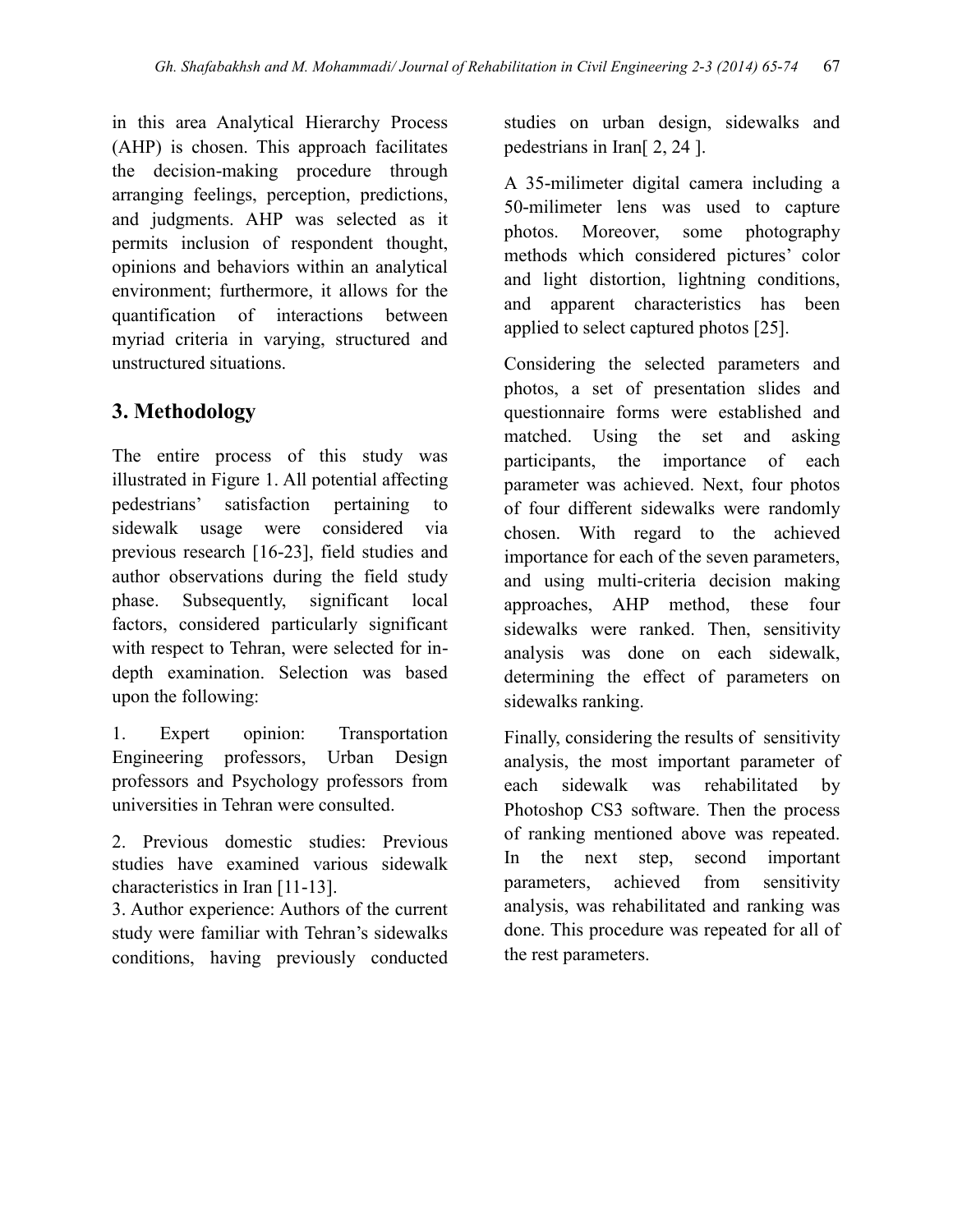

**Fig. 1.** Flow chart of the process of research work

# **4. Questionnaire and Data Collection**

Considering previous studies [16-23], experts' viewpoints, and field studies the important parameters leading to the pedestrians attraction to sidewalks were determined, then of those, seven parameters applicable to Iran, and specifically Tehran, capital of Iran, are chosen. These seven parameters were "Side trees of sidewalks", "Width of sidewalks", "Type of sidewalks", "Side buildings of sidewalks", "Lighting of sidewalks", "Side facilities of sidewalks", "Sidewalks' pavement conditions". Subcategories of these parameters were ` shown in Table 2.

| <b>rapic 2.</b> Subcategories or sidewalks parameters |           |                                                                                                               |  |  |  |
|-------------------------------------------------------|-----------|---------------------------------------------------------------------------------------------------------------|--|--|--|
| parameters                                            | Abbr      | Subcategories                                                                                                 |  |  |  |
| <b>Side Trees</b>                                     | ST        | Both sides, Only one side, The<br>middle of the sidewalk, None                                                |  |  |  |
| Width                                                 | WS        | Narrow, Medium, Big, Wide                                                                                     |  |  |  |
| Type                                                  | TS        | Straight Way, Oblique Way,<br>Stairway in Width, Stairway in<br>Length                                        |  |  |  |
| Side<br><b>Buildings</b>                              | <b>SB</b> | Residential, Commercial, Official,<br>None                                                                    |  |  |  |
| Lighting                                              | LS        | Quite Light, Semi Light, Semi<br>Dark, Quite Dark                                                             |  |  |  |
| Side<br>Facilities                                    | <b>SF</b> | advertising commercial and<br>banners, charity funds and trash<br>buckets, facilities such as chairs,<br>None |  |  |  |
| Pavement<br>Conditions                                | <b>SP</b> | 12 different types of pavements                                                                               |  |  |  |

**Table 2.** Subcategories of sidewalks parameters

Study data were collated via the concurrent use of a developed pedestrian questionnaire and captured sidewalk images. Prior to the initiation of the questionnaire, respondents were supplied with a general overview of the study, in addition to detailed instructions pertaining to appropriate completion of the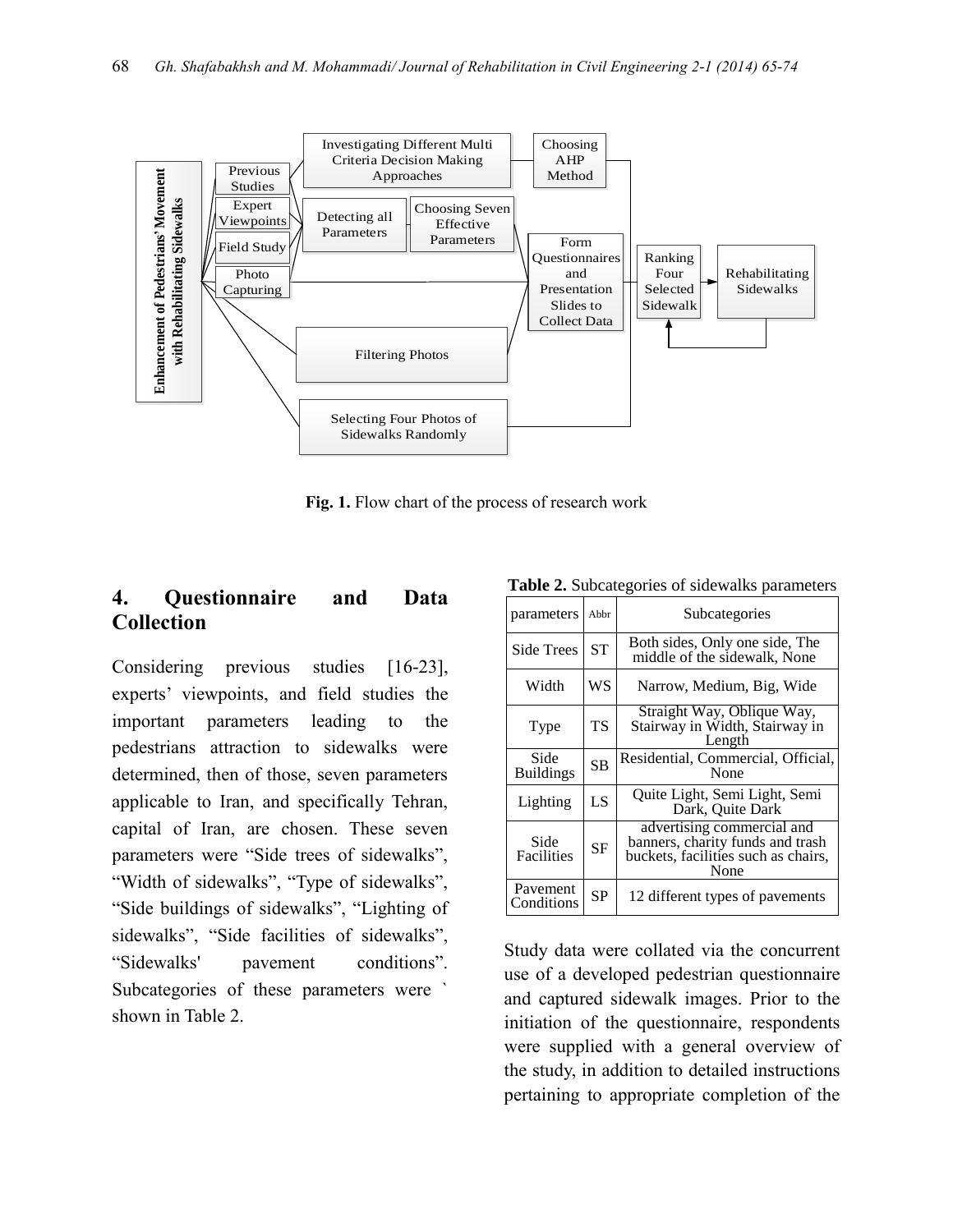questionnaire. Participants were asked to objectively complete the questionnaire i.e. provide thoughts and opinions in the absence of any prior knowledge or experience of the sidewalks under investigation. The questionnaire was completed on the basis of presented slides. In order to investigate the parameters, in each slide, 4 pictures representing each of the subcategories in Table 2 were put, and the participants were asked to put the slides in order from 1 to 4 (in order to investigate sidewalk's pavement conditions, 12 pictures were put in a slide and the participants were asked to put 6 pictures of them in order from 1 to 6). Not only was the survey done on the presented slides, the participants, also, were asked to put a number between 1-10 to each of the parameters in order to investigate their importance.

Initially 83 participants were asked to fill the questionnaires. Of these participants 56 ones were finally succeeded in completing all steps of the study. These steps were to find importance of parameters and seven times of rehabilitation. Considering mentioned procedure, totally 448 filled questionnaires were obtained.

## **5. Analyzing the data and results**

#### 5.1. Ranking sidewalks

The obtained data of the questionnaires along with multi-criterion decision making approaches were applied to extract the weights of each parameter and rank four understudied sidewalks.

In this study, the AHP method was chosen amongst other kinds of multi-criterion decision making approaches. The reason of this selection was that it makes the decisionmaker able to present the interaction between different criteria in different and non-structural situations [26, 27]. In Fig. 2, the hierarchy structure in the presence of the related sub criteria of the physical and mental characteristics are presented.



**Fig. 2.** The structure of AHP

The first stage in analyzing data using the AHP method is to form the pair-wise comparisons matrix. A pair-wise comparisons matrix is shown as follows:

$$
A = \begin{bmatrix} a_{11}a_{12} & \dots & a_{1n} \\ a_{21}a_{22} & \dots & a_{2n} \\ \dots & \dots & \dots & \dots \\ a_{n1}a_{n2} & \dots & a_{nn} \end{bmatrix}
$$
 (1)

Where  $a_{ij}$  is the preference of element i to element j.

In Table 3, the pared comparison of the seven parameters are investigated. In the AHP method, the sum of the scores related to each alternative is calculated using the following equation:

$$
A_{AHP_{Score}} = \sum_{j=1}^{n} a_{ij} \times W_j \ (i = 1, 2, ..., m)
$$

Where  $a_{ii}$  shows the relative importance of choice i related to the criterion Cj, and Wj shows the weight of criterion Cj.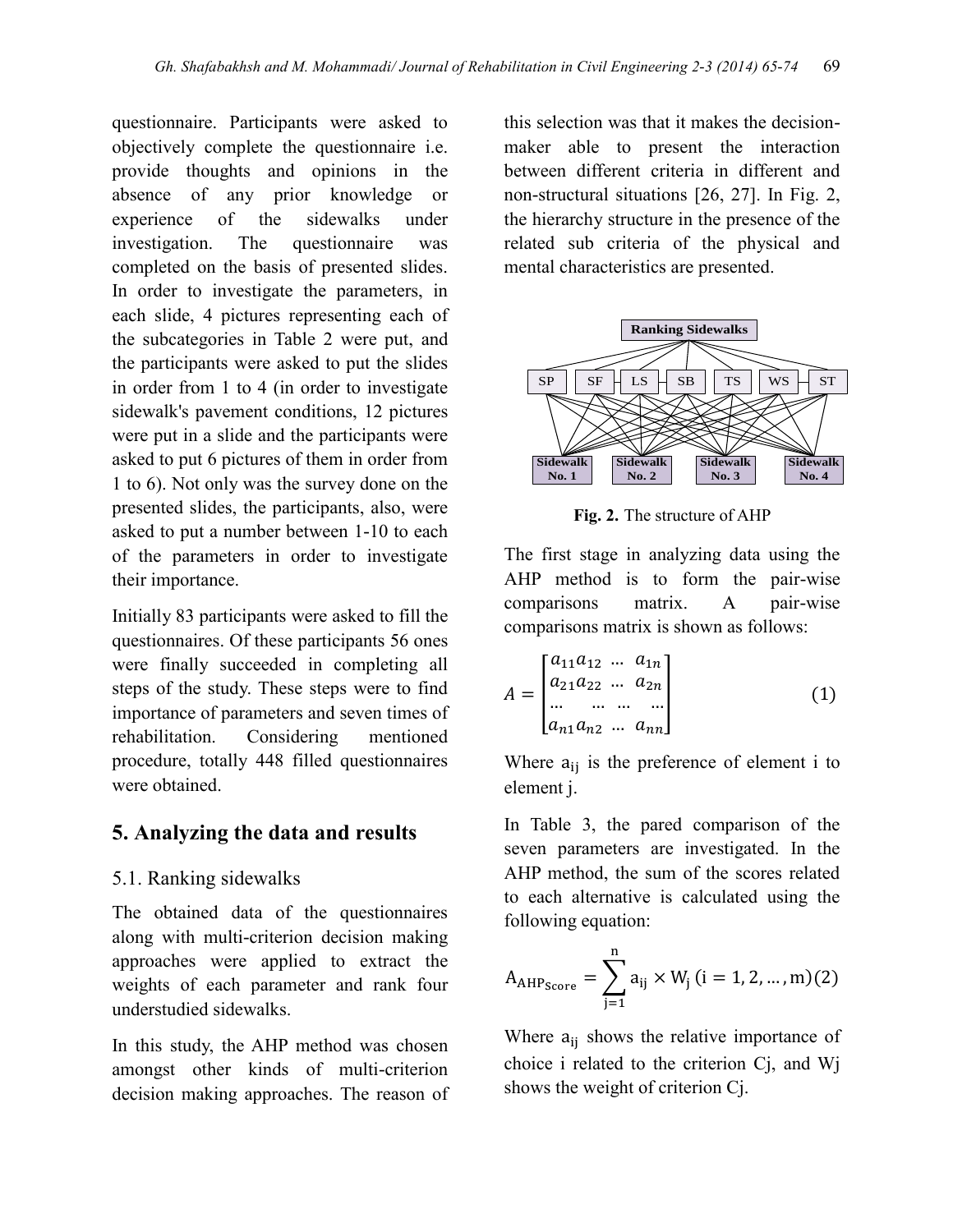A samples of paired comparison alternatives are presented in Tables 4.

Using the calculated weight vectors from the pair-wise comparisons matrix of the criteria and the pair-wise comparisons matrix of the alternatives, the score of each sidewalk is calculated as it is shown in Table 5.

|           | <b>ST</b> | WS    | <b>TS</b> | <b>SB</b> | LS    | <b>SF</b> | <b>SP</b> | Importance |
|-----------|-----------|-------|-----------|-----------|-------|-----------|-----------|------------|
| <b>ST</b> | 1.000     | 1.383 | 1.284     | 1.374     | 1.254 | 1.309     | 1.158     | 0.175      |
| <b>WS</b> | 0.747     | 1.000 | 0.981     | 1.039     | 0.911 | 0.997     | 0.878     | 0.131      |
| <b>TS</b> | 0.791     | 1.119 | 1.000     | 1.078     | 1.010 | 1.022     | 0.907     | 0.138      |
| <b>SB</b> | 0.731     | 1.023 | 0.931     | 1.000     | 0.925 | 0.950     | 0.842     | 0.128      |
| LS        | 0.816     | 1.098 | 1.068     | 1.133     | 1.000 | 1.085     | 0.956     | 0.143      |
| SF        | 0.772     | 1.088 | 0.979     | 1.054     | 0.983 | 1.000     | 0.887     | 0.135      |
| <b>SP</b> | 0.869     | 1.219 | 1.105     | 1.188     | 1.102 | 1.128     | 1.000     | 0.152      |

**Table 3.** Pair-wise comparisons matrix the seven parameters in sidewalks

**Table 4.** paired comparison of alternatives from the side trees point of view

| Sidewalk | No. 1 | No. 2 | No. 3 | No. 4 | Importance |
|----------|-------|-------|-------|-------|------------|
| No.1     | 1.000 | 1.676 | 1.275 | 1.776 | 0.336      |
| No. 2    | 0.615 | 1.000 | 0.796 | 1.114 | 0.207      |
| No. 3    | 0.790 | 1.344 | 1.000 | 1.389 | 0.265      |
| No. 4    | 0.570 | 0.975 | 0.720 | 1.000 | 0.192      |

| Table 5. score of each of the sidewalks |  |  |  |
|-----------------------------------------|--|--|--|
|-----------------------------------------|--|--|--|

| Type of Sidewalk | Score |
|------------------|-------|
| Sidewalk No. 1   | 0.371 |
| Sidewalk No. 2   | 0.199 |
| Sidewalk No. 3   | 0.266 |
| Sidewalk No. 4   | 0.164 |

#### 5.2. Sensitivity Analysis

In order to find the effects of the parameters on attracting pedestrian to sidewalks, the sensitivity analysis was carried out on parameters of each sidewalk. The obtained results led to find the sequence of rehabilitation steps.

Figure 3 shows the results of the sensitivity analyses for the parameters in Sidewalk No. 2. As it could be extracted from this diagram, planting trees is the fastest approach to increase people's movement in this sidewalk. The rank of parameters derived from sensitivity analysis for each of four sidewalks was shown in Table 6.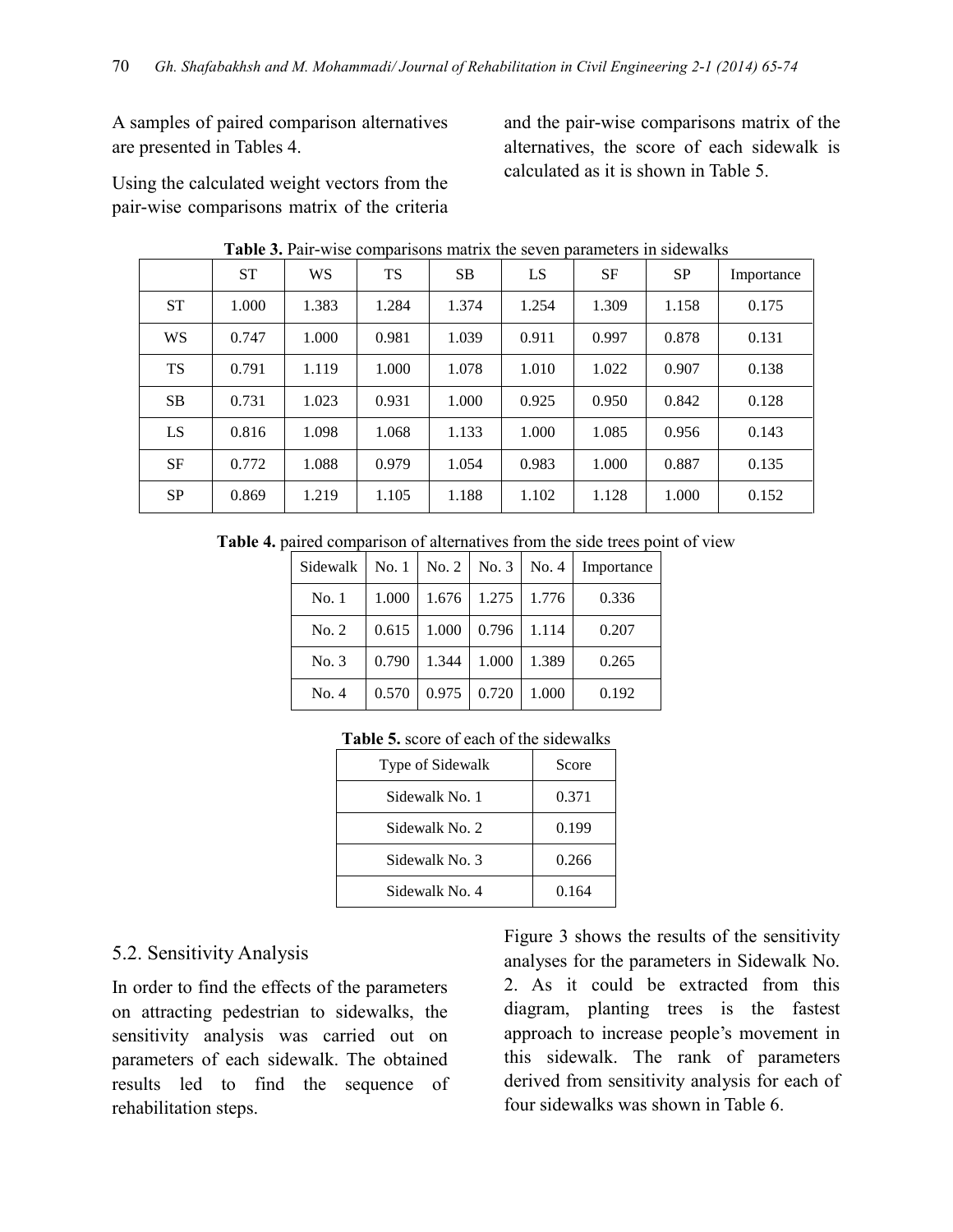



| <b>Table 6.</b> Ranking parameters of sidewalks |
|-------------------------------------------------|
| related to sensitivity analysis                 |

|           | renated to behore they amany sho |           |           |  |  |  |  |
|-----------|----------------------------------|-----------|-----------|--|--|--|--|
| Sidewalk  | Sidewalk                         | Sidewalk  | Sidewalk  |  |  |  |  |
| No. 1     | No. 2                            | No. 3     | No. 4     |  |  |  |  |
| <b>ST</b> | <b>ST</b>                        | SF        | WS        |  |  |  |  |
| SF        | WS                               | <b>SB</b> | <b>ST</b> |  |  |  |  |
| <b>SP</b> | <b>SF</b>                        | WS        | TS        |  |  |  |  |
| LS        | <b>TS</b>                        | <b>TS</b> | <b>SB</b> |  |  |  |  |
| <b>SB</b> | LS                               | LS        | <b>SP</b> |  |  |  |  |
| TS        | <b>SP</b>                        | <b>SP</b> | <b>SF</b> |  |  |  |  |
| WS        | <b>SB</b>                        | <b>ST</b> | LS        |  |  |  |  |

#### 5.3. Rehabilitation Result

With regard to the Table 6, the parameter of each sidewalk which has the fastest effect on the enhancement of pedestrians' movements was chosen. Then, the chosen parameter for each sidewalk was rehabilitated using Adobe Photoshop CS3 software. Rehabilitation of parameter of "TS" on sidewalk No. 3 was shown in Figure 4.



a. Before Rehabilitation



b. After Rehabilitation



The procedure introduced in the section 4-1 was employed to find scores of each rehabilitated sidewalk. The results of first rehabilitation of sidewalks were shown in Table 7.

| Sidewalk       | No. 1     | No. 2     | No. 3     | No. 4 |  |
|----------------|-----------|-----------|-----------|-------|--|
| Rehabilitated  | <b>ST</b> | <b>SB</b> | <b>SF</b> | WS    |  |
| parameter      |           |           |           |       |  |
| Score before   | 0.371     | 0.199     | 0.266     | 0.164 |  |
| rehabilitation |           |           |           |       |  |
| Score after    | 0.332     | 0.231     | 0.219     | 0.208 |  |
| rehabilitation |           |           |           |       |  |

The aforementioned rehabilitation procedure was done for each parameter on each sidewalk. The results of which were shown in Figure 5.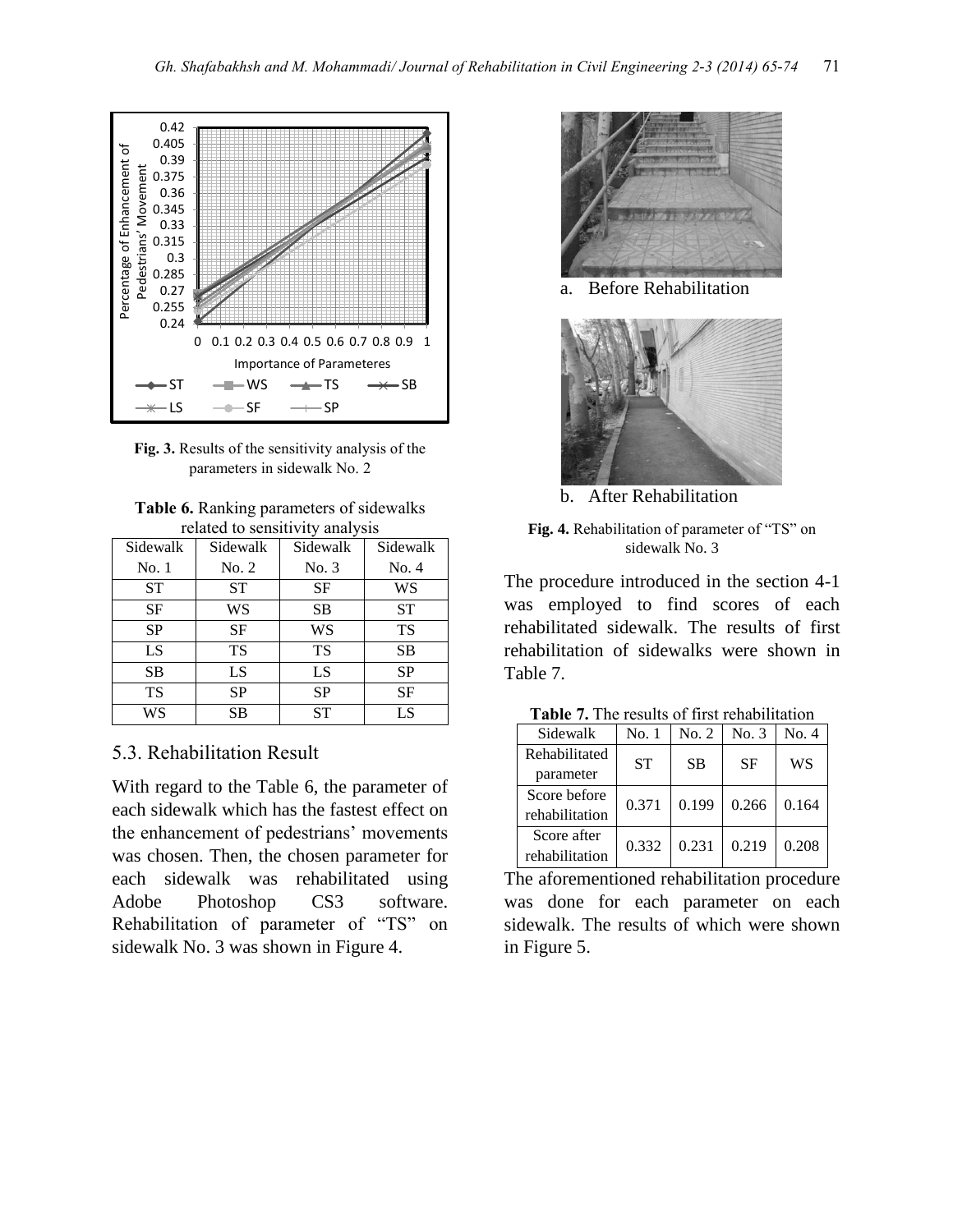

**Fig. 5.** The results of Rehabilitation procedures on each sidewalk

### **6. Discussion**

The overall objective of this study was to enhance the pedestrians' mobility with rehabilitating Tehran's sidewalks. To do this, firstly, the seven important parameters, which encourage the pedestrians to walk in sidewalks, were detected. Then, of all captured pictures, 4 photos of 4 different sidewalks were randomly selected. The priority of the sidewalks was set considering the results obtained from questionnaires and AHP method. Next, in order to find the effect of each parameter on attraction of each sidewalk, sensitivity analysis was done. Finally, regarding the order of parameters of each sidewalk obtained from sensitivity analysis, seven steps of rehabilitations using Adobe Photoshop CS3 software were carried out.

With regard to the obtained results of sensitivity analysis, the winning parameter affecting enhancement of movements in sidewalks is not always the same as in all sidewalks. Therefore, the rehabilitation of a certain parameter is not capable of improving the sidewalks' movements in all sidewalks equally.

The results of the rehabilitation section showed that at first there is a sharp difference among the sidewalks attractions; however, after doing three rehabilitations this difference considerably reduced. For instance, the scores of the sidewalks No. 1 and No. 4 in original step were 0.37 and 0.16 respectively; while, their scores in the third step of rehabilitation merged together and got 0.28 and 0.24. This means that the attraction of these two sidewalks got relatively similar to each other after three steps of rehabilitations. The reason of differences in sidewalk's scores in different steps of rehabilitation was the relativity of scoring in AHP method. For example, the score of the sidewalk No. 1 reduced in process of rehabilitation indicated the improvements of other sidewalks attractions and not the getting worse of the sidewalk No. 1 situation.

The procedure of this study showed that to enhance the pedestrians' movement in sidewalks was not necessary to fully rehabilitate a sidewalks conditions and some certain improvement led to increase the attraction of the sidewalk. For example, rehabilitate three parameters of sidewalk No. 4 (width of sidewalk, side trees, and type of sidewalks) brought about a considerable enhancement of the sidewalk's movement conditions. The main advantage of this study is to minimize the cost and time of enhancement of sidewalks' movements, its practicality, and the possibility of investigating the effects of different parameters on attraction of sidewalks without any real change. Considering the entire process of this study accompanied by existing regulations can provide urban designers with suitable guidelines to enhance the pedestrians' movement in sidewalks.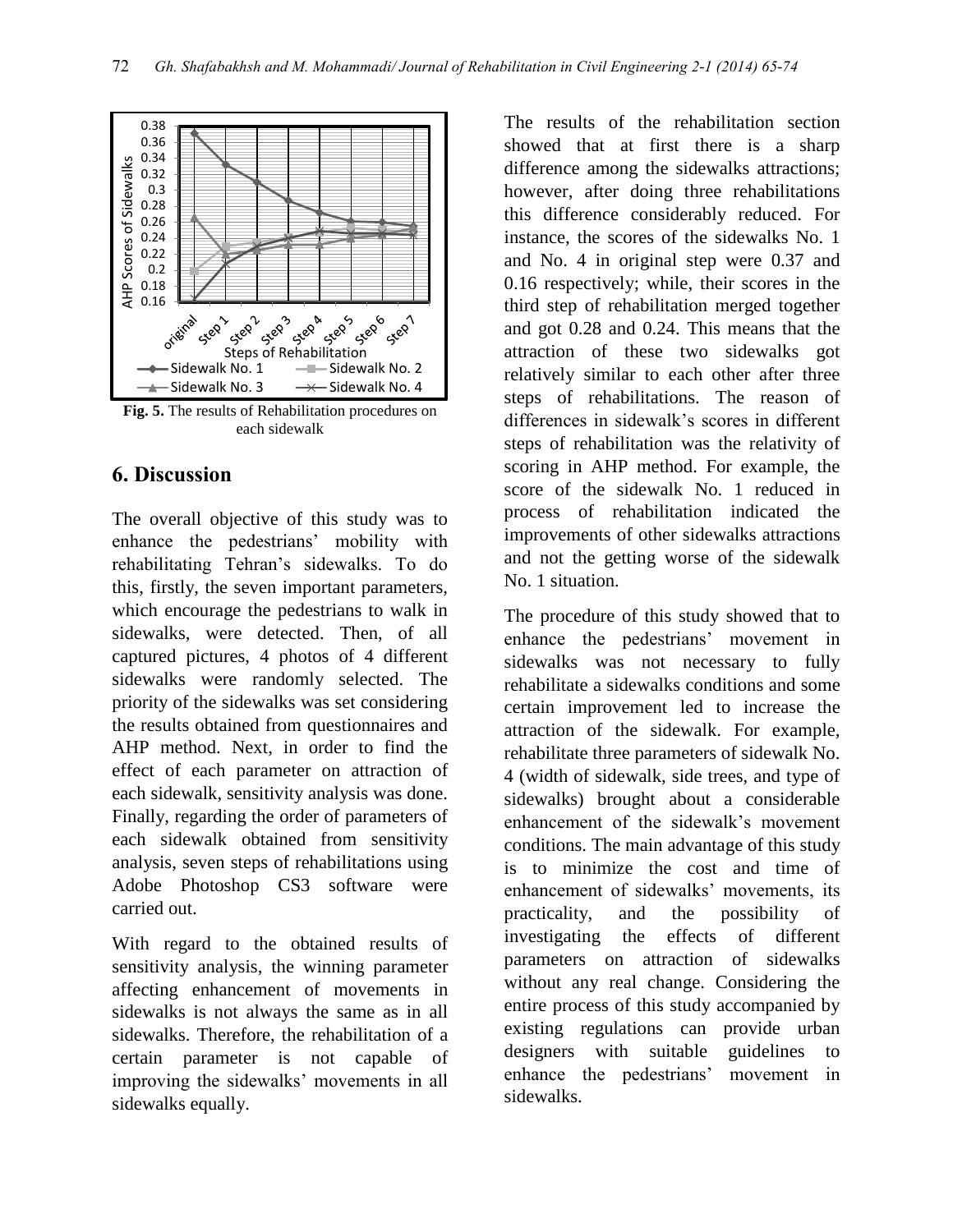#### **REFRENCES**

- [1] Lund, H. (2002). "Pedestrian Environments and Sense of Community". Journal of Planning Education and Research, 21 (3), pp. 301–312.
- [2] Shafabakhsh, Gh., Mirzanamadi, R., Mohammadi, M. (2013). "Micro Simulation of the Elderly Population's Effect on Iran's Pedestrian's Walking Flow", Journal of Promet- Traffic and Transportation, 25(4), pp. 331–342.
- [3] Loukaitou-Sideris, A., Blumenberg, E., Ehrenfeucht, R. (2004). "Sidewalk Democracy: Municipalities and the Regulation of Public Space, Regulating Place: Standards and the Shaping of Urban America". Eran Ben-Joseph and Terry S. Szold. New York: Routledge.
- [4] Transportation Research Board. (2000). "Highway Capacity Manual". National Research Council, Washington.
- [5] Moudon, A. V., Hess, P. M.., Snyder, M. C., Stanilow, K. (1997). "Effect of Site Design on Pedestrian Travel in Mixed-Use Medium Density Environments". Washington State Transportation Center (TRAC), Washington DC.
- [6] Hess, P. M., Moudon, A. V., Snyder, M. C., Stanilow, K. (1999). "Site Design and Pedestrian Travel". Transportation Research Record, 1674-02, pp. 9–19.
- [7] World Bank. (2007). "Strategic Urban Transport Policy Directions for Bangkok, Transport Development Partnership". United Nations Publications, Bangkok.
- [8] Tanaboriboon, Y., Jing, Q. (1994). "Chinese Pedestrians and Their Walking Characteristics: Case Study in Beijing", Transportation Research Record, 1441- 16.
- [9] Savolainen, P.H., Gates, T.J., Datta, T.K. (2011). "Evaluation of the Effectiveness of a Comprehensive Pedestrian Safety Program in a Major City". In: TRB(Transportation Research Board),

The 90th Annual Meeting of the Transportation Research Board. Washignton DC, USA. 23-27.

- [10] Wells, N.M., Yang, Y. (2008). "Neighborhood design and Walking: A Quasi-Experimental Longitudinal Study". American Journal of Preventive Medicine, 34 (4), pp. 313-319.
- [11] Valipur, J. S., Ahmadzade, N. (2006). "Pedestrians' Roles on Improvement of Urban Transportation". National Congress of Improvement of Urban Environment, Tehran, Iran, 15-16 Aug.
- [12] Khalili, M., Layifi Oskouyi, L., Mohammadi, M., Khaksaz, H. (2011). "Assessment of Factors Affecting the Desirability of Walking Paths, Comparative Surveying of Trabiat Walkway in Tabriz and Sepah Salar Walkway (Saf) in Tehran". In ICCTE (International Conference of Trafic and Transportation), 10th International Conference of Trafic and Transportation; Tehran; Iran 21-22 Feb.
- [13] Naghavi, R., Nadernejad, M. (2012). "Technical measures of Creation Mode of Green Space in Urban Passages". 9th International Congress on Civil Engineering, Isfahan University of Technology, Isfahan, Iran 8-10 May.
- [14] Schroeder, H.W., Cannon, W.N. (1987). "Visual Quality of Residential Streets: Both Street and Yard trees Make a Difference". Journal of Arboriculture, 13(10), pp.236-239.
- [15] Sarkar, S. (2003). "Qualitative Evaluation of Comfort Needs in Urban Walkways in Major Activity Centers". In: TRB (Transportation Research Board), The 82th Annual Meeting of the Transportation Research Board. Washignton DC, USA. 12-16 Jan.
- [16] Pamanikabud, P., Pichittanapanya, S. (2003). "Serviceability Analysis of Pedestrian Walkway at Bangkok Mass Transit Station". Journal of the Eastern